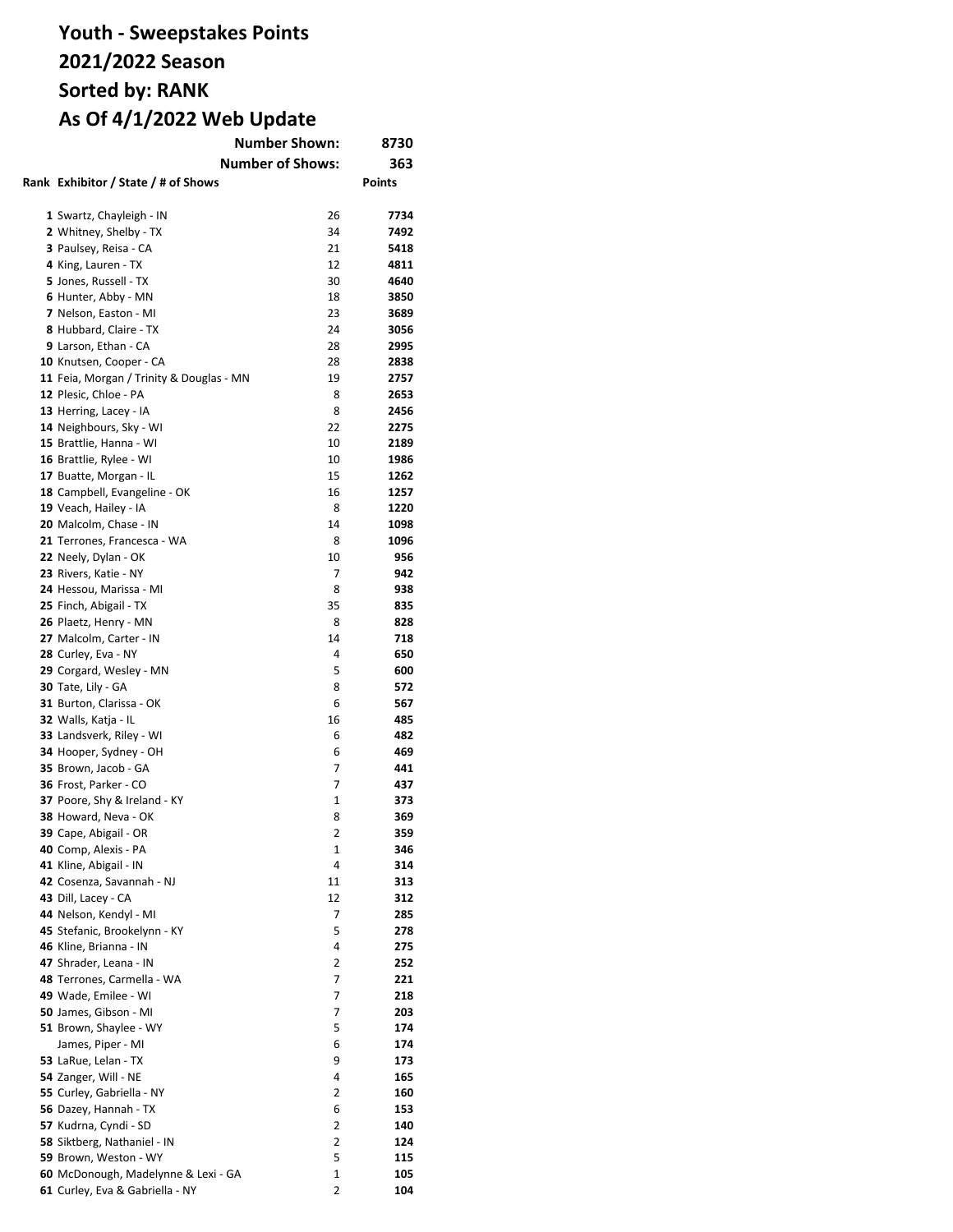# **Youth - Sweepstakes Points 2021/2022 Season Sorted by: RANK As Of 4/1/2022 Web Update**

|                                     | <b>Number Shown:</b>    | 8730          |
|-------------------------------------|-------------------------|---------------|
|                                     | <b>Number of Shows:</b> | 363           |
| Rank Exhibitor / State / # of Shows |                         | <b>Points</b> |
| 62 Moore, Lilly - OH                | 2                       | 100           |
| 63 Aton, Patrick - LA               | 2                       | 98            |
| 64 McDonough, Madelynne - GA        | 3                       | 84            |
| Stefanic, Adalynn - KY              | 5                       | 84            |
| 66 Holbert, Savannah - WA           | 2                       | 60            |
| 67 Gravdahl, Logan & Landon - MN    | 4                       | 59            |
| 68 Masterson, Hannah - SD           | 3                       | 58            |
| 69 Jesko, Nehemiah - TX             | $\mathbf{1}$            | 56            |
| 70 Hutchison, Gracee - KY           | $\mathbf{1}$            | 54            |
| 71 Hood, Kassie - LA                | 2                       | 48            |
| 72 Kendrick, Colton - MO            | 1                       | 45            |
| 73 Frost, Scarlet - CO              | 4                       | 42            |
| 74 Knutsen, Emmett - CA             | 6                       | 40            |
| Slattery, Colton - OH               | $\overline{2}$          | 40            |
| 76 Jesko, Kinley - TX               | $\mathbf{1}$            | 34            |
| 77 Stewart, Amy - OH                | $\mathbf{1}$            | 23            |
| 78 Bailey, Brylie - LA              | $\overline{2}$          | 20            |
| 79 Masterson, Hunter - SD           | 1                       | 19            |
| 80 Agans, Mya - MI                  | 3                       | 10            |
| 81 McBeth, Kaitlyn - IA             | 2                       | 8             |
| Miller, Kylie - MO                  | $\mathbf{1}$            | 8             |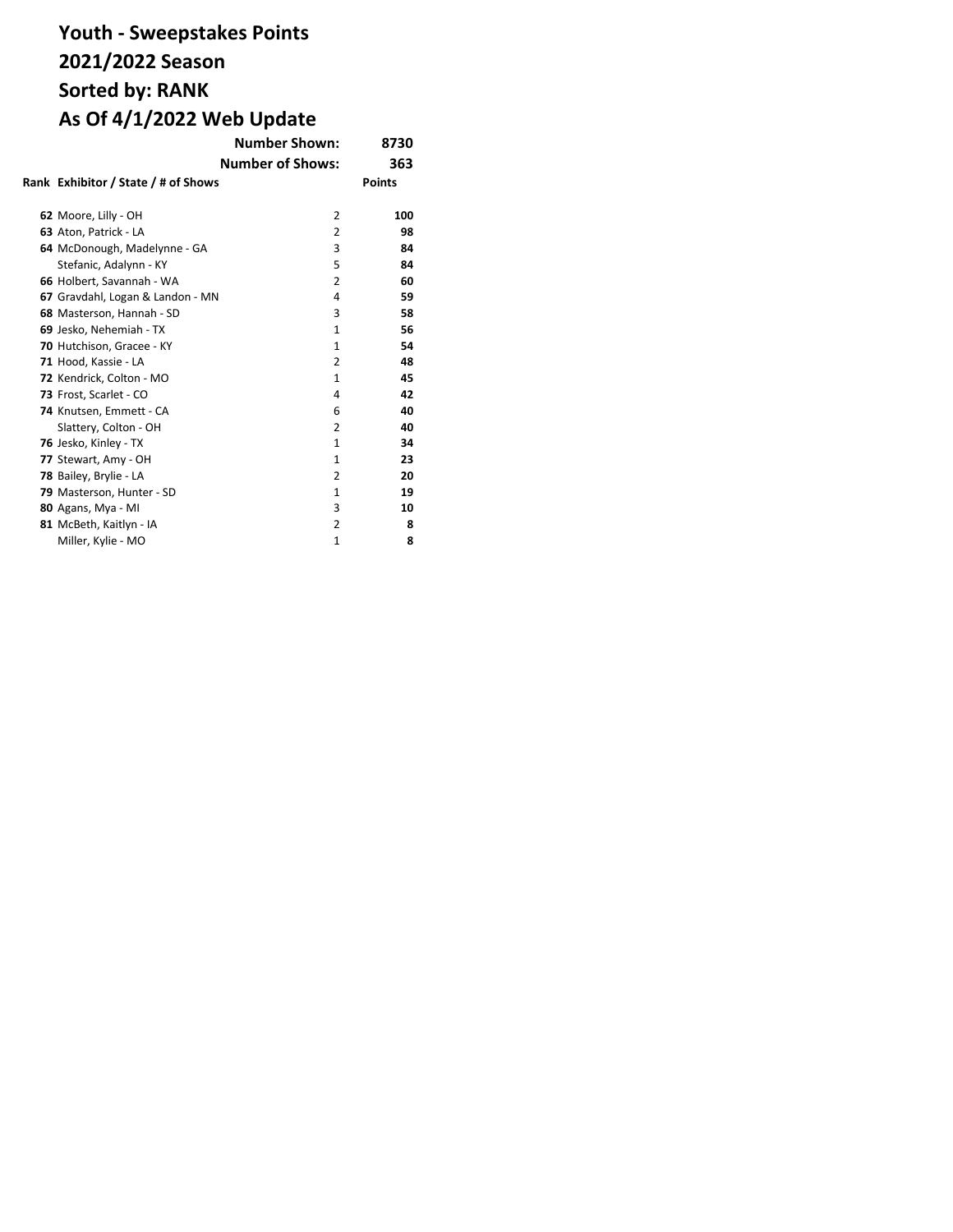|                              |          |                                               | <b>Number Shown:</b>    | 8730          |
|------------------------------|----------|-----------------------------------------------|-------------------------|---------------|
|                              |          |                                               |                         |               |
|                              |          |                                               | <b>Number of Shows:</b> | 363           |
| Rank *Tattoo                 |          | Class Exhibitor / State / # of Shows          |                         | <b>Points</b> |
|                              |          |                                               |                         |               |
| 1 R001                       | ВB       | Hunter, Abby - MN                             | 5                       | 194           |
| 2 TC130                      | SD       | Swartz, Chayleigh - IN                        | 11                      | 189           |
| 3 WM GENERAL                 | ВB       | Larson, Ethan - CA                            | 7                       | 172           |
| 4 SRW07                      | ВB       | Whitney, Shelby - TX                          | 4                       | 154           |
| 5 BETTYMH                    | ВD       | Hessou, Marissa - MI                          | 1                       | 153           |
| 6 MBJ9B1                     | SD       | King, Lauren - TX                             | 3                       | 151           |
| <b>7 SRW34</b>               | ВD       | Whitney, Shelby - TX                          | 3<br>4                  | 150           |
| 8 RRNOV                      | SD       | Paulsey, Reisa - CA                           | 3                       | 148<br>140    |
| 9 B21RO                      | SB<br>SD | Brattlie, Hanna - WI                          | 3                       | 139           |
| <b>10 MBJIB5</b><br>11 TC039 | SB       | King, Lauren - TX                             | 4                       | 126           |
| 12 SM11                      | SB       | Swartz, Chayleigh - IN<br>Jones, Russell - TX | 3                       | 120           |
| 13 SAPPH                     | ВB       | Neely, Dylan - OK                             | 6                       | 119           |
| 14 FFTOOTSIE                 | ВD       | Feia, Morgan / Trinity & Douglas - MN         | 5                       | 116           |
| 15 FYBAE                     | ВB       | Neighbours, Sky - WI                          | 6                       | 114           |
| 16 RILEY                     | SD       | Hunter, Abby - MN                             | 3                       | 113           |
| JS2530                       | ВB       | Swartz, Chayleigh - IN                        | 11                      | 113           |
| 18 TC140                     | ВD       |                                               | 5                       | 109           |
| 19 CP507                     | ВD       | Swartz, Chayleigh - IN<br>Plesic, Chloe - PA  | 3                       | 108           |
| 20 MBJCB2                    | ВB       | King, Lauren - TX                             | 2                       | 96            |
| 21 PEGGY                     | ВD       | Herring, Lacey - IA                           | 3                       | 90            |
| <b>22 SRW33</b>              | ВD       | Whitney, Shelby - TX                          | 2                       | 81            |
| 23 BBKALONA                  | SD       | Hubbard, Claire - TX                          | $\mathbf{1}$            | 79            |
| 24 LV1001                    | SD       | Paulsey, Reisa - CA                           | 2                       | 77            |
| <b>25 ESM</b>                | SD       | Neighbours, Sky - WI                          | 6                       | 71            |
| 26 JS2432                    | SB       | King, Lauren - TX                             | $\mathbf{1}$            | 70            |
| LVVULTURE                    | SB       | Paulsey, Reisa - CA                           | 2                       | 70            |
| 28 SM13                      | ВD       | Jones, Russell - TX                           | 2                       | 69            |
| <b>29 LICKETYSPLITMH</b>     | ВB       | Hessou, Marissa - MI                          | $\overline{2}$          | 68            |
| 30 P102                      | SD       | Campbell, Evangeline - OK                     | 4                       | 59            |
| LARRY                        | SD       | Herring, Lacey - IA                           | $\mathbf{1}$            | 59            |
| 32 MBJ9B4                    | SB       | King, Lauren - TX                             | $\mathbf{1}$            | 58            |
| VCW7                         | BВ       | Nelson, Easton - MI                           | $\overline{2}$          | 58            |
| VCW7                         | BВ       | Nelson, Kendyl - MI                           | $\overline{2}$          | 58            |
| TC141                        | BВ       | Swartz, Chayleigh - IN                        | $\overline{2}$          | 58            |
| <b>36 RRDUMBO</b>            | BВ       | Paulsey, Reisa - CA                           | $\mathbf{1}$            | 57            |
| 37 RRNEO                     | BВ       | Paulsey, Reisa - CA                           | $\mathbf{1}$            | 56            |
| TC033                        | BB       | Swartz, Chayleigh - IN                        | $\overline{2}$          | 56            |
| <b>39 BREE</b>               | SD       | Shrader, Leana - IN                           | 2                       | 54            |
| MILLY                        | SD       | Whitney, Shelby - TX                          | 3                       | 54            |
| 41 APRIL                     | ВD       | Buatte, Morgan - IL                           | 4                       | 53            |
| SRWSW3                       | SB       | Whitney, Shelby - TX                          | $\overline{2}$          | 53            |
| 43 SRWSW1                    | BВ       | Whitney, Shelby - TX                          | 1                       | 51            |
| 44 PK05                      | ВB       | Herring, Lacey - IA                           | $\overline{2}$          | 50            |
| <b>CK421BO</b>               | ВD       | Knutsen, Cooper - CA                          | 1                       | 50            |
| RRGEORGE                     | ВB       | Paulsey, Reisa - CA                           | $\mathbf{1}$            | 50            |
| 47 MBJCM1                    | SB       | King, Lauren - TX                             | 1                       | 47            |
| 48 20A7                      | SD       | Hunter, Abby - MN                             | $\mathbf{1}$            | 46            |
| <b>49 B1MAU</b>              | SD       | Brattlie, Rylee - WI                          | 1                       | 45            |
| CASE                         | SB       | Feia, Morgan / Trinity & Douglas - MN         | 1                       | 45            |
| CCWWL2                       | SD       | Malcolm, Carter - IN                          | 2                       | 45            |
| 52 ELLIE                     | SD       | Herring, Lacey - IA                           | $\mathbf{1}$            | 44            |
| 53 VE1                       | ВD       | Nelson, Easton - MI                           | 2                       | 42            |
| HV77                         | SB       | Veach, Hailey - IA                            | 3                       | 42            |
| 55 H187                      | ВB       | Hooper, Sydney - OH                           | 1                       | 41            |
| 1602                         | SD       | Tate, Lily - GA                               | 4                       | 41            |
| <b>57 B1MKA</b>              | SD       | Brattlie, Hanna - WI                          | 1                       | 40            |
| 2P116                        | SD       | Campbell, Evangeline - OK                     | 3                       | 40            |
| <b>MDCAS</b>                 | ВB       | Neighbours, Sky - WI                          | $\mathbf 1$             | 40            |
| <b>60 BBVULKO</b>            | SB       | Nelson, Easton - MI                           | $\mathbf 1$             | 36            |
| <b>TC035</b>                 | SB       | Swartz, Chayleigh - IN                        | $\mathbf 1$             | 36            |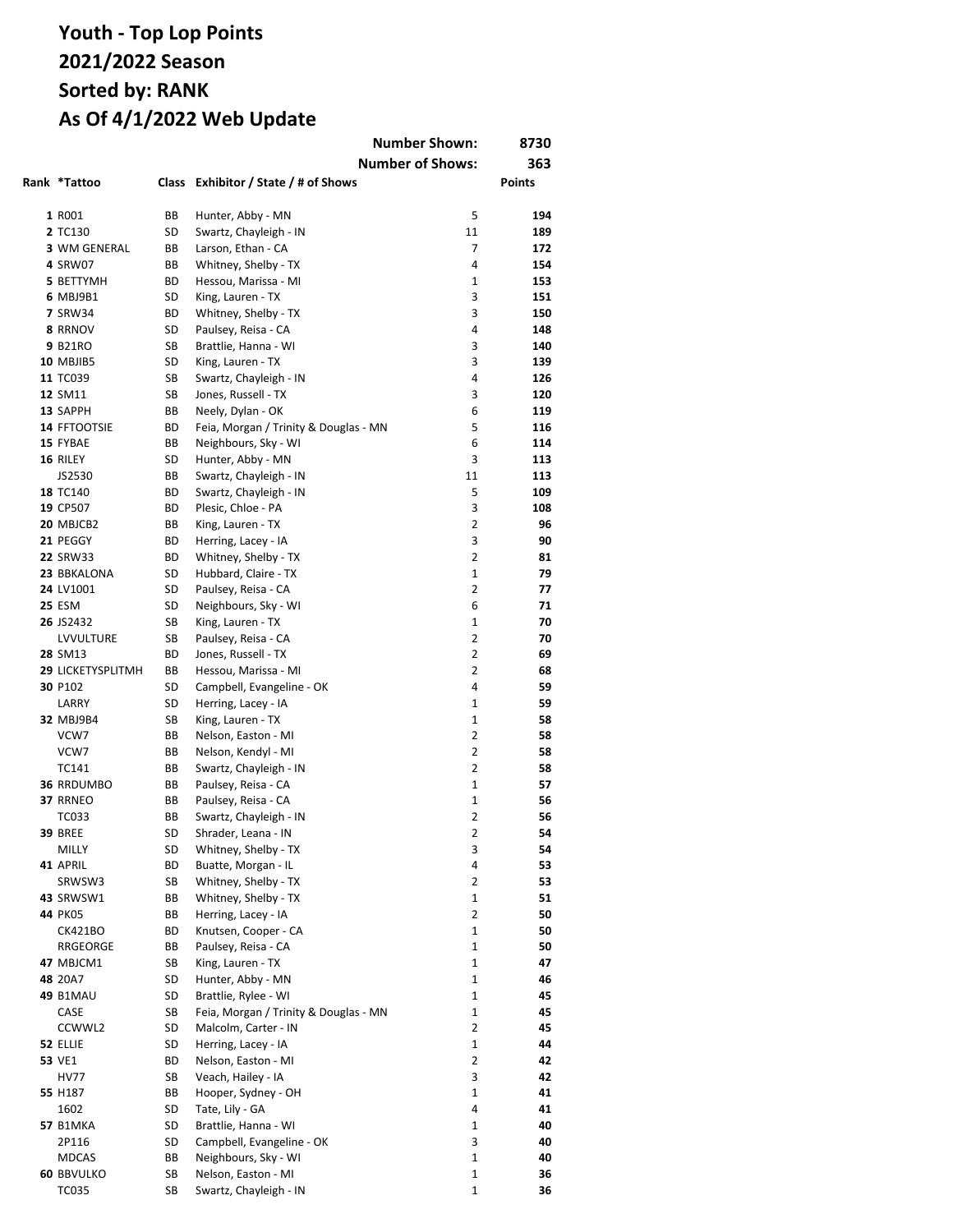|                    |    |                                      | <b>Number Shown:</b>    | 8730   |
|--------------------|----|--------------------------------------|-------------------------|--------|
|                    |    |                                      | <b>Number of Shows:</b> | 363    |
| Rank *Tattoo       |    | Class Exhibitor / State / # of Shows |                         | Points |
|                    |    |                                      |                         |        |
| 62 TF06            | BВ | Tate, Lily - GA                      | 3                       | 34     |
| <b>63 SAMSON</b>   | ВB | Whitney, Shelby - TX                 | $\mathbf{1}$            | 33     |
| 64 JS2646          | BB | Howard, Neva - OK                    | $\overline{2}$          | 32     |
| AKKV1              | SB | Nelson, Easton - MI                  | $\mathbf{1}$            | 32     |
| <b>66 PPROXY</b>   | ВD | Curley, Eva & Gabriella - NY         | 2                       | 31     |
| <b>67 CK421S</b>   | ВB | Knutsen, Cooper - CA                 | $\mathbf{1}$            | 30     |
| <b>TOAD</b>        | SB | Neely, Dylan - OK                    | 2                       | 30     |
| 69 1BFRI           | SB | Brattlie, Hanna - WI                 | $\mathbf{1}$            | 29     |
| <b>WM GUNNY</b>    | SD | Larson, Ethan - CA                   | 1                       | 29     |
| SRWSW6             | ВD | Whitney, Shelby - TX                 | $\mathbf{1}$            | 29     |
| <b>72 SSP04</b>    | ВD | Jones, Russell - TX                  | 2                       | 28     |
| RRNIGHTMARE        | SD | Paulsey, Reisa - CA                  | 1                       | 28     |
| <b>74 COL3</b>     | ВD | Stefanic, Brookelynn - KY            | 2                       | 27     |
| <b>75 BBSATURN</b> | SB | Jones, Russell - TX                  | 2                       | 26     |
| L3LR1              | BВ | Terrones, Carmella - WA              | 2                       | 26     |
| L3DHS1             | SD | Terrones, Francesca - WA             | 2                       | 26     |
| SRW32              | ВD | Whitney, Shelby - TX                 | 1                       | 26     |
| <b>79 B1WIN</b>    | SD | Brattlie, Hanna - WI                 | 1                       | 25     |
| JS2569             | BВ | Frost, Parker - CO                   | 7                       | 25     |
| RRBEN              | SB | Paulsey, Reisa - CA                  | 1                       | 25     |
| 2552JS             | SD | Swartz, Chayleigh - IN               | 1                       | 25     |
| <b>TC148</b>       | SD | Swartz, Chayleigh - IN               | 1                       | 25     |
| 84 CBMM            | ВD | Hubbard, Claire - TX                 | 1                       | 24     |
| <b>MDVIN</b>       | BВ | Neighbours, Sky - WI                 | 1                       | 24     |
| VE5                | SB | Nelson, Easton - MI                  | 1                       | 24     |
| 87 1BGD            | ВB | Brattlie, Rylee - WI                 | 1                       | 23     |
| <b>GROOT</b>       | BВ | Brown, Jacob - GA                    | $\overline{2}$          | 23     |
| <b>TB RICKIE</b>   | BВ | Larson, Ethan - CA                   | $\mathbf{1}$            | 23     |
| 90 BBSHEERAN       | BВ | Hubbard, Claire - TX                 | $\mathbf{1}$            | 22     |
| <b>CKWICKET</b>    | SD | Knutsen, Cooper - CA                 | 1                       | 22     |
| <b>TB MANKEY</b>   | BB | Larson, Ethan - CA                   | $\mathbf{1}$            | 22     |
| RRAUG              | ВD | Paulsey, Reisa - CA                  | 1                       | 22     |
| L3MT1              | SB | Terrones, Francesca - WA             | $\mathbf{1}$            | 22     |
| 95 GORDON          | SB | Herring, Lacey - IA                  | 1                       | 21     |
| BBSALEM            | BВ | Jones, Russell - TX                  | $\mathbf{1}$            | 21     |
| SRW38              | SD | Whitney, Shelby - TX                 | 1                       | 21     |
| 98 PPSLATE         | SB | Curley, Eva & Gabriella - NY         | $\mathbf{1}$            | 20     |
| <b>BBSKIPJACK</b>  | SB | Jones, Russell - TX                  | 1                       | 20     |
| 650                | SD | Neighbours, Sky - WI                 | $\overline{2}$          | 20     |
| A1                 | SB | Plaetz, Henry - MN                   | 1                       | 20     |
| CP413              | ВB | Plesic, Chloe - PA                   | 1                       | 20     |
| 2475JS             | SD | Swartz, Chayleigh - IN               | 1                       | 20     |
| GT                 | SD | Tate, Lily - GA                      | 2                       | 20     |
| 105 PPRORY         | ВD | Cosenza, Savannah - NJ               | 3                       | 19     |
| 2649JS             | SD | Frost, Parker - CO                   | 4                       | 19     |
| GASE4              | SD | Nelson, Easton - MI                  | 1                       | 19     |
| CP619              | ВB | Plesic, Chloe - PA                   | 1                       | 19     |
| TC162              | ВD | Swartz, Chayleigh - IN               | 1                       | 19     |
| BOA                | BD | Veach, Hailey - IA                   | $\overline{2}$          | 19     |
| 111 21A2           | ВB | Hunter, Abby - MN                    | 1                       | 18     |
| <b>JSMACHO</b>     | SB | Swartz, Chayleigh - IN               | 1                       | 18     |
| 113 SHEBAD         | SD | Brown, Jacob - GA                    | 3                       | 17     |
| JSL37              | SB | Buatte, Morgan - IL                  | 1                       | 17     |
| <b>FYCP</b>        | ВB | Curley, Eva - NY                     | 1                       | 17     |
| PPSLATE            | SB | Curley, Eva - NY                     | 1                       | 17     |
| H167               | SB | Hooper, Sydney - OH                  | 1                       | 17     |
| H <sub>203</sub>   | SB | Hooper, Sydney - OH                  | 1                       | 17     |
| <b>PS55</b>        | SB | Kline, Abigail - IN                  | 2                       | 17     |
| BBWRIGLEY          | ВB | Moore, Lilly - OH                    | 2                       | 17     |
| CP576              | SB | Plesic, Chloe - PA                   | 1                       | 17     |
| 122 MBJ84          | SB | King, Lauren - TX                    | 1                       | 16     |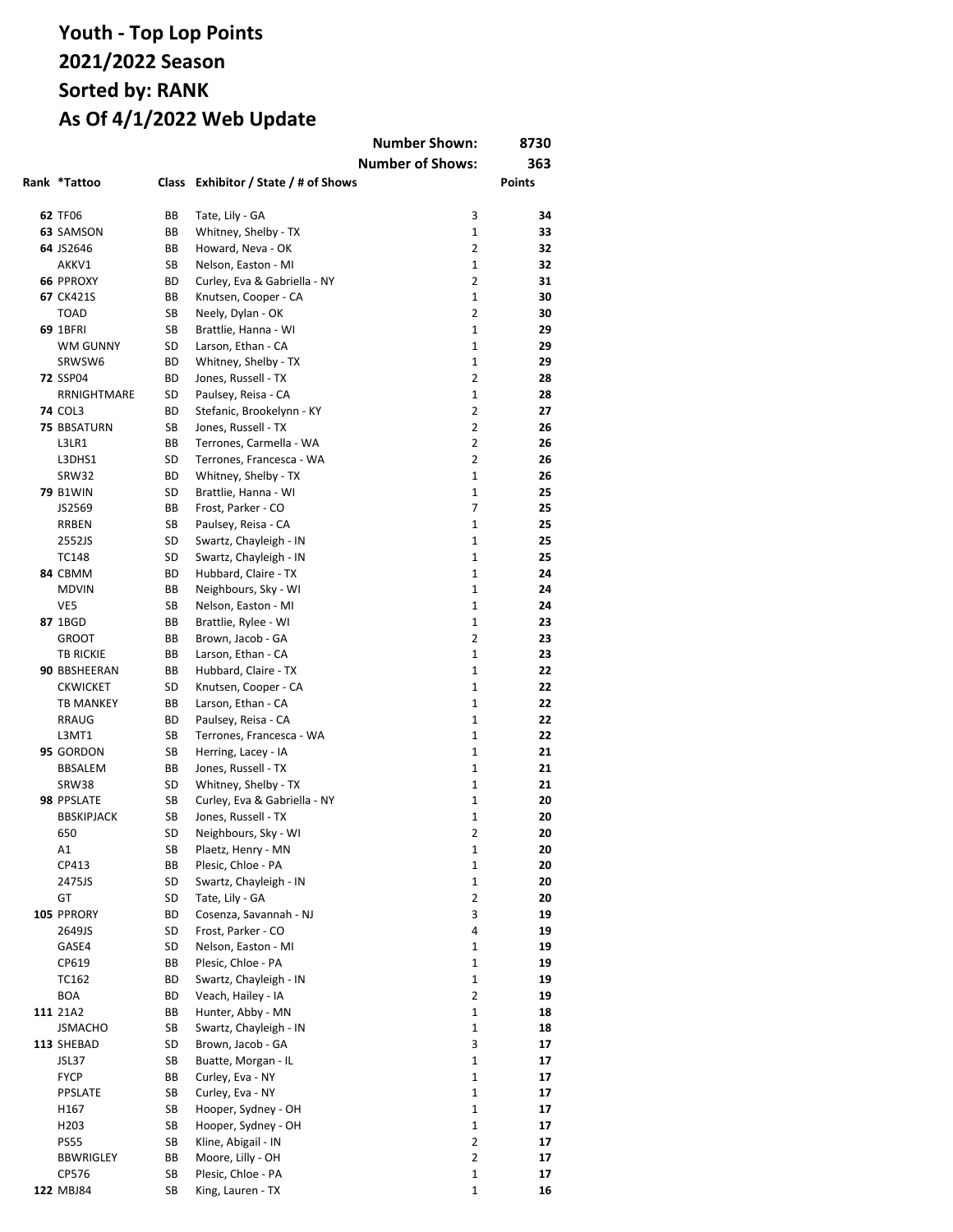|        |                       |           |                                                   | <b>Number Shown:</b>         | 8730          |
|--------|-----------------------|-----------|---------------------------------------------------|------------------------------|---------------|
|        |                       |           |                                                   | <b>Number of Shows:</b>      | 363           |
|        | Rank *Tattoo          |           | Class Exhibitor / State / # of Shows              |                              | <b>Points</b> |
|        |                       |           |                                                   |                              |               |
|        | WM CHINOOK            | ВD        | Larson, Ethan - CA                                | $\mathbf{1}$                 | 16            |
|        | <b>CCSUNFLOWER</b>    | SD        | Malcolm, Chase - IN                               | $\mathbf{1}$                 | 16            |
|        | <b>VERRUCA</b>        | ВD        | Neely, Dylan - OK                                 | $\mathbf{1}$                 | 16            |
|        | VK5                   | SB        | Neighbours, Sky - WI                              | $\overline{2}$               | 16            |
|        | VS <sub>2</sub>       | SD        | Nelson, Easton - MI                               | $\mathbf{1}$                 | 16            |
|        | LH21                  | <b>SB</b> | Rivers, Katie - NY                                | $\mathbf{1}$                 | 16            |
|        | <b>BEN</b>            | BB        | Veach, Hailey - IA                                | $\mathbf{1}$                 | 16            |
|        | 130 B1PIC             | SD        | Brattlie, Rylee - WI                              | $\mathbf{1}$                 | 15            |
|        | <b>ROSE</b>           | SD<br>SD  | Buatte, Morgan - IL                               | $\mathbf{1}$<br>$\mathbf{1}$ | 15<br>15      |
|        | P104<br>6MH           | SD        | Campbell, Evangeline - OK<br>Hessou, Marissa - MI | $\mathbf{1}$                 | 15            |
|        | <b>SE22</b>           | SD        | Jones, Russell - TX                               | $\mathbf{1}$                 | 15            |
|        | <b>PS59</b>           | BD        | Kline, Brianna - IN                               | $\mathbf{1}$                 | 15            |
|        | WEASLEY               | SB        | Zanger, Will - NE                                 | $\mathbf{1}$                 | 15            |
|        | 137 2CSB20            | BВ        | Hunter, Abby - MN                                 | $\mathbf{1}$                 | 14            |
|        | CCRNN3                | SB        | Malcolm, Chase - IN                               | $\mathbf{1}$                 | 14            |
|        | TCO33                 | ВB        | Malcolm, Chase - IN                               | $\mathbf{1}$                 | 14            |
|        | V <sub>D</sub> 2      | SB        | Nelson, Easton - MI                               | $\mathbf{1}$                 | 14            |
|        | 141 1BHAR             | SD        | Brattlie, Hanna - WI                              | $\mathbf{1}$                 | 13            |
|        | E <sub>2</sub>        | SB        | Herring, Lacey - IA                               | $\mathbf{1}$                 | 13            |
|        | <b>PS32</b>           | SD        | Kline, Abigail - IN                               | $\mathbf{1}$                 | 13            |
|        | L3DS2                 | bd        | Terrones, Francesca - WA                          | $\mathbf{1}$                 | 13            |
|        | 145 BO1R              | SD        | Buatte, Morgan - IL                               | $\mathbf{1}$                 | 12            |
|        | HH4                   | ВD        | Buatte, Morgan - IL                               | $\mathbf{1}$                 | 12            |
|        | SML77                 | SB        | Cosenza, Savannah - NJ                            | $\mathbf{1}$                 | 12            |
|        | HA185                 | SB        | Malcolm, Chase - IN                               | $\mathbf{1}$                 | 12            |
|        | <b>CHEX</b>           | SB        | McDonough, Madelynne - GA                         | $\mathbf{1}$                 | 12            |
|        | DFT3                  | ВD        | Nelson, Kendyl - MI                               | 3                            | 12            |
|        | A1                    | BB        | Siktberg, Nathaniel - IN                          | $\mathbf{1}$                 | 12            |
|        | L3BSHS1               | ВD        | Terrones, Francesca - WA                          | $\mathbf{1}$                 | 12            |
|        | 153 DQ40B             | SD        | Brown, Shaylee - WY                               | $\mathbf{1}$                 | 11            |
|        | NL19A                 | SB        | Brown, Shaylee - WY                               | $\mathbf{1}$                 | 11            |
|        | GML5                  | ВD        | Frost, Parker - CO                                | $\overline{2}$               | 11            |
|        | <b>TRICK</b>          | SB        | Whitney, Shelby - TX                              | $\mathbf{1}$                 | 11            |
|        | <b>157 PPMAGNOLIA</b> | ВD        | Curley, Eva & Gabriella - NY                      | $\mathbf{1}$                 | 10            |
|        | <b>PPROXY</b>         | ВD        | Curley, Gabriella - NY                            | $\mathbf{1}$                 | 10            |
|        | <b>BBPIEFACE</b>      | BD        | Finch, Abigail - TX                               | $\mathbf{1}$                 | 10            |
|        | <b>COBRA</b>          | ВD        | Larson, Ethan - CA                                | $\mathbf{1}$                 | 10            |
|        | <b>BROWNIE</b>        | ВB        | Shrader, Leana - IN                               | 1                            | 10            |
|        | JS2568                | ВB        | Slattery, Colton - OH                             | 1                            | 10            |
|        | 163 PPROB             | ВB        | Curley, Eva & Gabriella - NY                      | 1                            | 9             |
|        | JS4626                | ВB<br>ВD  | Howard, Neva - OK<br>Walls, Katja - IL            | 1<br>1                       | 9<br>9        |
|        | TV2KY<br>SRWSW1       | ВB        | Whitney, Shelby - TX                              | 1                            | 9             |
|        | 167 MAGGIE            | BD        | Malcolm, Carter - IN                              | 1                            | 8             |
|        | <b>CMROGUE</b>        | ВB        | Nelson, Easton - MI                               | 1                            | 8             |
|        | HL1                   | SB        | Stefanic, Brookelynn - KY                         | 3                            | 8             |
|        | <b>170 ASTER</b>      | ВB        | Buatte, Morgan - IL                               | $\mathbf{1}$                 | 7             |
|        | <b>COR</b>            | SD        | Frost, Parker - CO                                | 1                            | 7             |
|        | MATILDA               | ВD        | Neely, Dylan - OK                                 | 1                            | 7             |
|        | DFT3                  | ВD        | Nelson, Easton - MI                               | 1                            | 7             |
|        | HL <sub>2</sub>       | SD        | Stefanic, Brookelynn - KY                         | $\mathbf{1}$                 | 7             |
|        | 175 KEVIN             | SB        | Aton, Patrick - LA                                | $\mathbf{1}$                 | 6             |
|        | RAY                   | ВD        | Brown, Weston - WY                                | 1                            | 6             |
|        | <b>PS27</b>           | SB        | Kline, Abigail - IN                               | $\mathbf{1}$                 | 6             |
|        | COLFAR                | ВD        | Stefanic, Brookelynn - KY                         | $\mathbf{1}$                 | 6             |
| 179 GR |                       | SB        | Brown, Shaylee - WY                               | 1                            | 5             |
|        | ANNA                  | SD        | Neighbours, Sky - WI                              | $\mathbf{1}$                 | 5             |
|        | 181 DROSL             | SB        | Buatte, Morgan - IL                               | 1                            | 4             |
| 182 FI |                       | SD        | Brown, Weston - WY                                | $\mathbf 1$                  | 3             |
|        | <b>SB06</b>           | BB        | Tate, Lily - GA                                   | 1                            | 3             |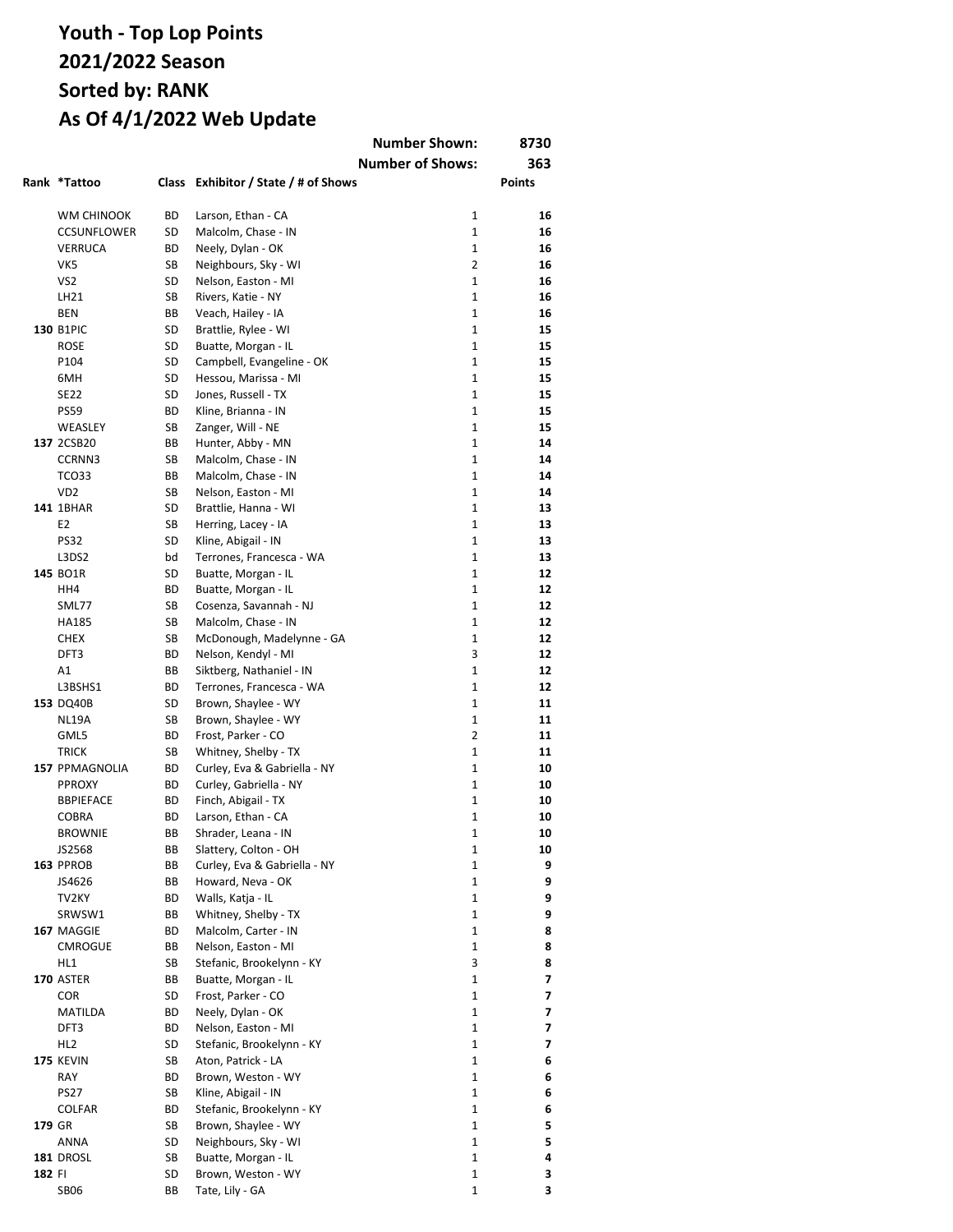|                   |          |                                          | <b>Number Shown:</b><br><b>Number of Shows:</b> | 8730<br>363   |
|-------------------|----------|------------------------------------------|-------------------------------------------------|---------------|
| Rank *Tattoo      |          | Class Exhibitor / State / # of Shows     |                                                 | <b>Points</b> |
| 184 BBRAINY<br>TC | ВD<br>SD | Finch, Abigail - TX<br>Walls, Katja - IL |                                                 |               |